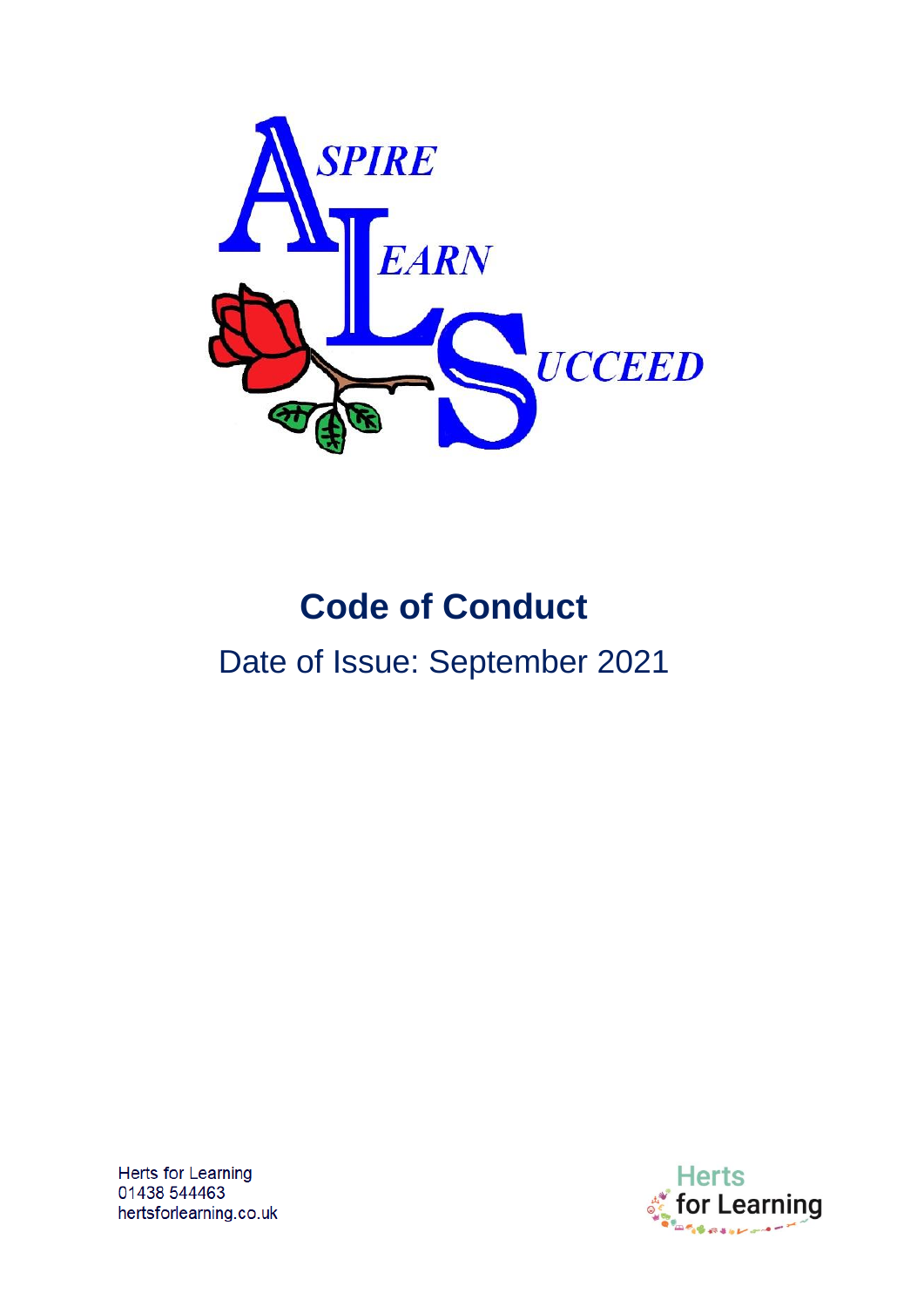# **Contents**

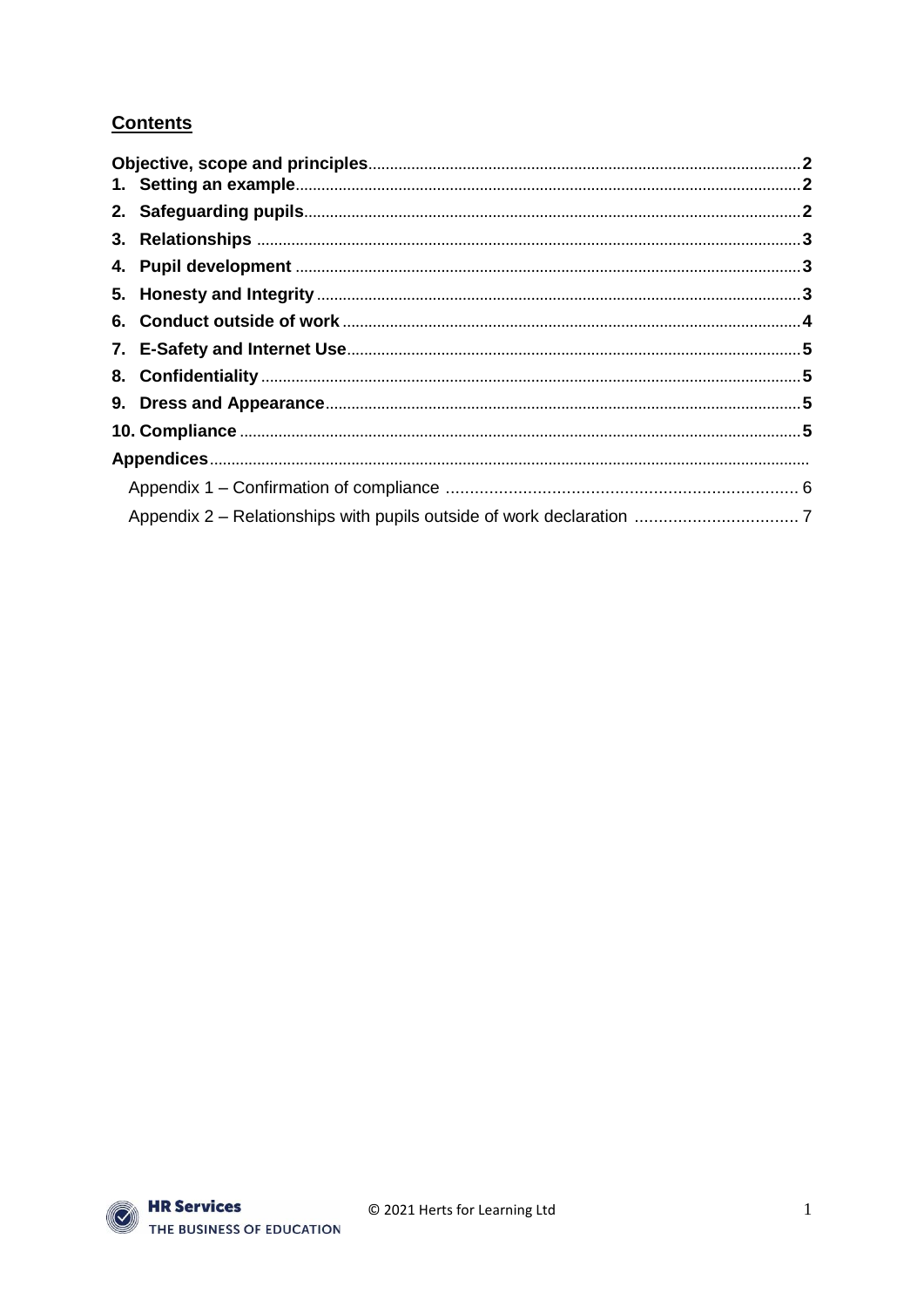# **1. Objective, Scope and Principles**

This Code of Conduct is designed to give clear guidance on the standards of behaviour all school employees are expected to observe. All staff are role models, and are in a unique position of influence, and must adhere to behaviour that sets a good example to all the pupils within the school.

This Code of Conduct applies to all employees of the school. This policy does not form part of any employee's contract of employment and it may be amended at any time.

In addition to this Code of Conduct, all employees engaged to work under Teachers' Terms and Conditions of Employment have a statutory obligation to adhere to the 'Teachers' Standards 2012' and in relation to this policy, Part 2 of the Teachers' Standards - Personal and Professional Conduct.

This Code helps all staff to understand what behaviour is and is not acceptable, regard should also be given to the disciplinary rules set out in the Disciplinary Policy and Procedure which may be found on the school office network, please ask in the school office. Staff should be aware that a failure to comply with the Code of Conduct could result in disciplinary action including but not limited to dismissal. Where this policy requires an employee to disclose matters from their personal life the school will consider the circumstances and context of each matter before determining whether any further action is required.

## **2. Setting an Example**

All staff who work in schools set examples of behaviour and conduct which can be copied by pupils. Staff must therefore for example avoid using inappropriate or offensive language at all times.

All staff must, therefore, demonstrate high standards of conduct in order to encourage our pupils to do the same.

All staff must also avoid putting themselves at risk of allegations of abusive or unprofessional conduct.

All staff are expected to familiarise themselves and comply with all school policies and procedures.

## **3. Safeguarding Pupils**

Staff have a duty to have regard to Keeping Children Safe in Education throughout their employment and abide by the duties placed upon them within this

Staff have a duty to safeguard pupils from physical abuse, sexual abuse, emotional abuse and neglect

The duty to safeguard pupils includes the duty to report concerns about a pupil or colleague to the school's Designated Safeguarding Lead (DSL).

The school's DSL is Mrs Devally. The Deputy DSL's are Mrs Negus, Mrs Said and Mrs Kanuni.

Staff have access to the Child Protection Policy and Whistleblowing Procedure which may be found on the school office network, please ask in the school office and staff must be familiar with these documents.

Staff should treat pupils with respect and dignity and must not seriously demean or undermine pupils, their parents or carers, or colleagues.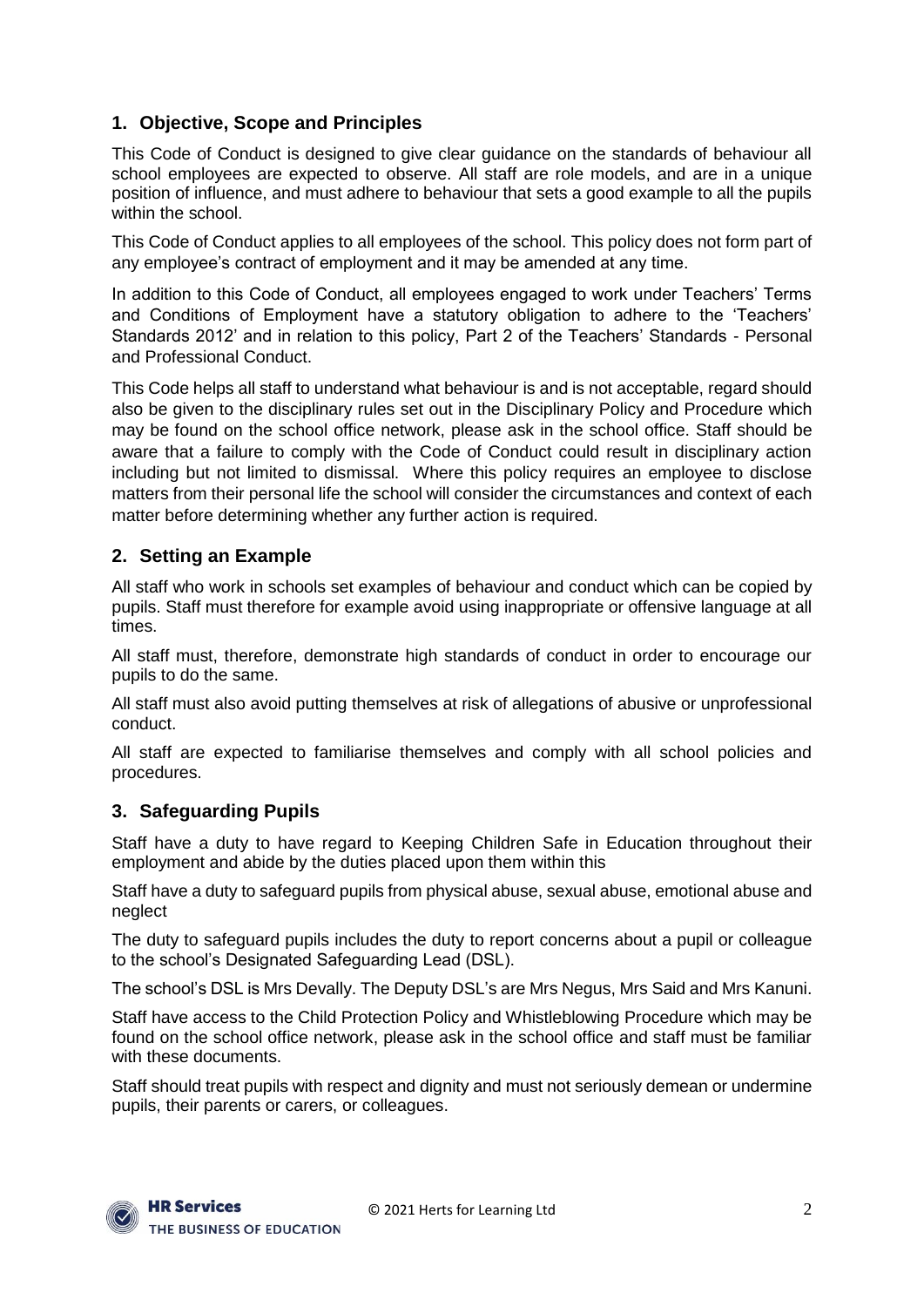Staff should not demonstrate behaviours that may be perceived as sarcasm, making jokes at the expense of pupils, embarrassing or humiliating pupils, discriminating against or favouring pupils.

Staff must take reasonable care of pupils under their supervision with the aim of ensuring their safety and welfare.

Staff should be aware that the management of any safeguarding concerns is dealt with in accordance with the latest statutory guidance as detailed in Keeping Children Safe in Education and includes any allegations that meet the harm test and also those considered to be low level concerns. (i. e those which do not meet the harm test).

The term 'low-level' concern does not mean that it is insignificant, it means that the behaviour towards a child does not meet the harm test threshold.

A low-level concern is any concern that an adult working in or on behalf of the school may have acted in a way that:

• is inconsistent with the staff code of conduct, including inappropriate conduct outside of work; and

• does not meet the allegations threshold or is otherwise not considered serious enough to consider a referral to the LADO.

Examples of such behaviour could include, but are not limited to:

- being over friendly with children;
- having favourites;
- taking photographs of children on their mobile phone;
- engaging with a child on a one-to-one basis in a secluded area or behind a closed door; or,
- using inappropriate sexualised, intimidating or offensive language.

#### **4. Relationships**

Staff must declare any relationships that they may have with pupils outside of school; this may include mutual membership of social groups, tutoring, or family connections. Staff should not assume that the school are aware of any such connections. A declaration form may be found in appendix 2 of this document.

Relationships with pupils must be professional at all times. Physical relationships with pupils are not permitted and may lead to a criminal conviction.

Encouraging a relationship to develop in a way which may lead to a sexual relationship or any other inappropriate relationship will be viewed as a grave breach of trust.

Contact with pupils must be via school-authorised mechanisms and solely for educational purposes. At no time should personal telephone numbers, text, email addresses or communication routes via personal accounts on social media platforms be used to communicate with pupils.

If contacted by a pupil by an inappropriate route, staff should report the contact to their Line Manager immediately.

Behaviour giving rise to concern should also be reported which includes pupils seeking affection, being sexually provocative or exhibiting overly familiar behaviour.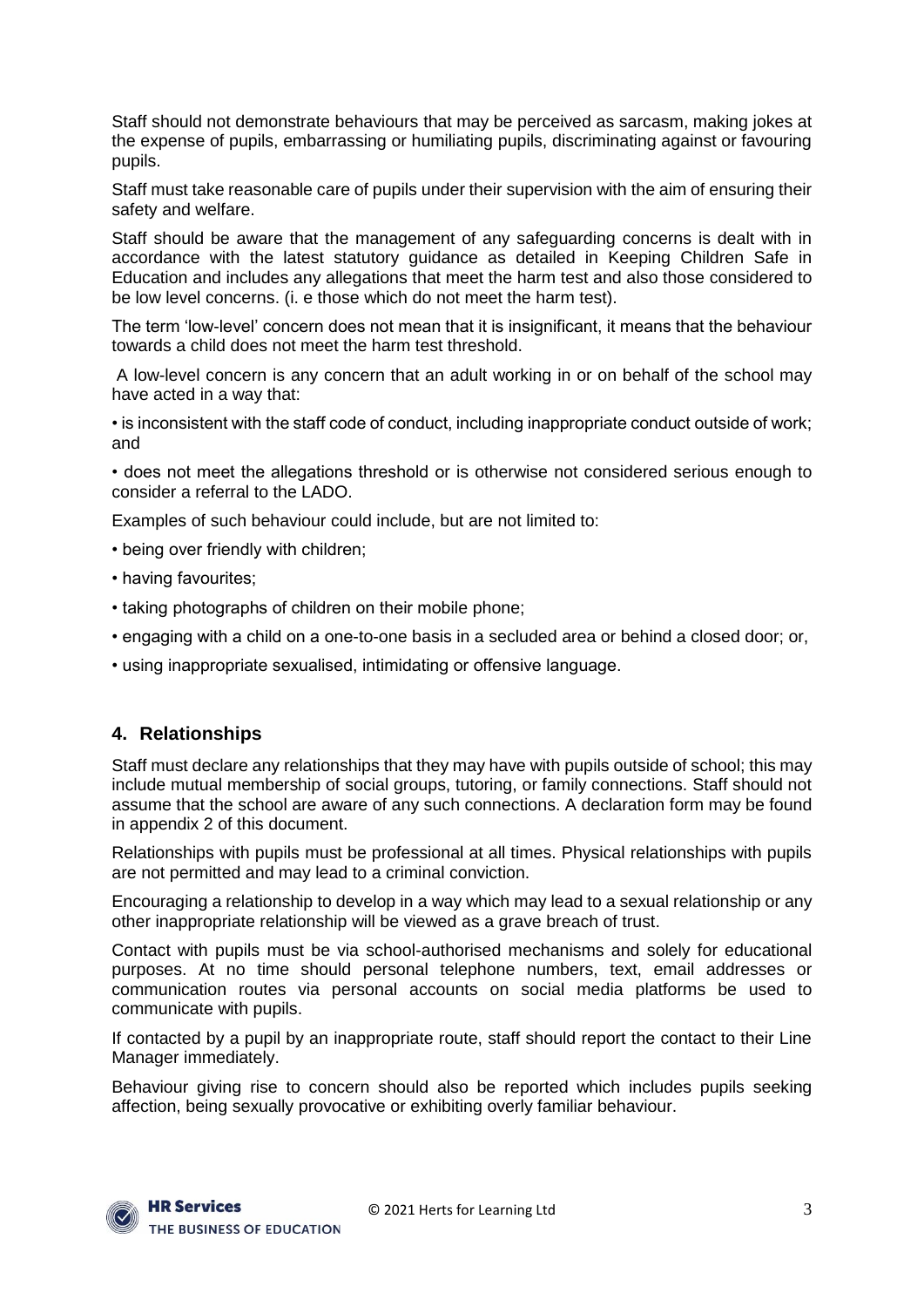Existing or new personal relationships at work between colleagues should be declared to the Line Manager where there is a potential for this to impact upon the work of either. This may be due to a risk of allegations of bias or conflict of interest for example. The Line Manager will treat declarations in confidence in accordance with the Relationships at Work Policy which may be found on the school office network.

Staff should inform their Line Manager of any relationships which may create an enhanced risk to children so that necessary steps can be taken by the Trust e.g. cohabitation with a person convicted of a serious offence.

## **5. Pupil Development**

Staff must comply with school policies and procedures that support the wellbeing and development of pupils.

Staff must co-operate and collaborate with colleagues and with external agencies where necessary to support the development of pupils.

Staff must follow reasonable instructions that support the development of pupils.

## **6. Honesty and Integrity**

Staff must maintain high standards of honesty and integrity in their work. This includes the handling and claiming of money and the use of school property and facilities.

All staff must comply with the Bribery Act 2010. A person may be guilty of an offence of bribery under this act if they offer, promise or give financial advantage or other advantage to someone; or if they request, agree or accept, or receive a bribe from another person. If you believe that a person has failed to comply with the Bribery Act, you should refer to the school's Whistleblowing procedure. For Hertfordshire schools, for further information see the HCC Anti Bribery Policy for Schools available on The Grid.

Gifts from suppliers or associates of the school must be declared to the Headteacher, with the exception of "one off" token gifts from pupils or parents. Personal gifts from individual members of staff to pupils are inappropriate and could be misinterpreted and may lead to disciplinary action. A record will be kept of all gifts received.

Staff must not act on behalf of the school unless they have the authority to do so.

Professional references from the school will be provided by the Headteacher. References given by other members of staff must be clear that they are provided in a personal capacity.

## **7. Conduct outside of Work**

Staff must not engage in conduct outside work which could seriously damage the reputation of the school or the employee's own reputation or the reputation of other members of the school community. In accordance with Keeping Children Safe in Education 2020, any conduct or behaviour that indicates an employee may not be suitable to work with children including such behaviour outside of the workplace which may or may not involve children is likely to be regarded as unacceptable.

For example, should a member of staff be involved in domestic violence at home and no children were involved, the school will need to consider what triggered these actions and question whether a child in the school could trigger the same reaction, therefore be put at risk

In addition, criminal offences that involve violence or possession or use of illegal drugs or sexual misconduct are likely to be regarded as unacceptable where it brings into question an employee's suitability or ability to do their role/work in an educational setting.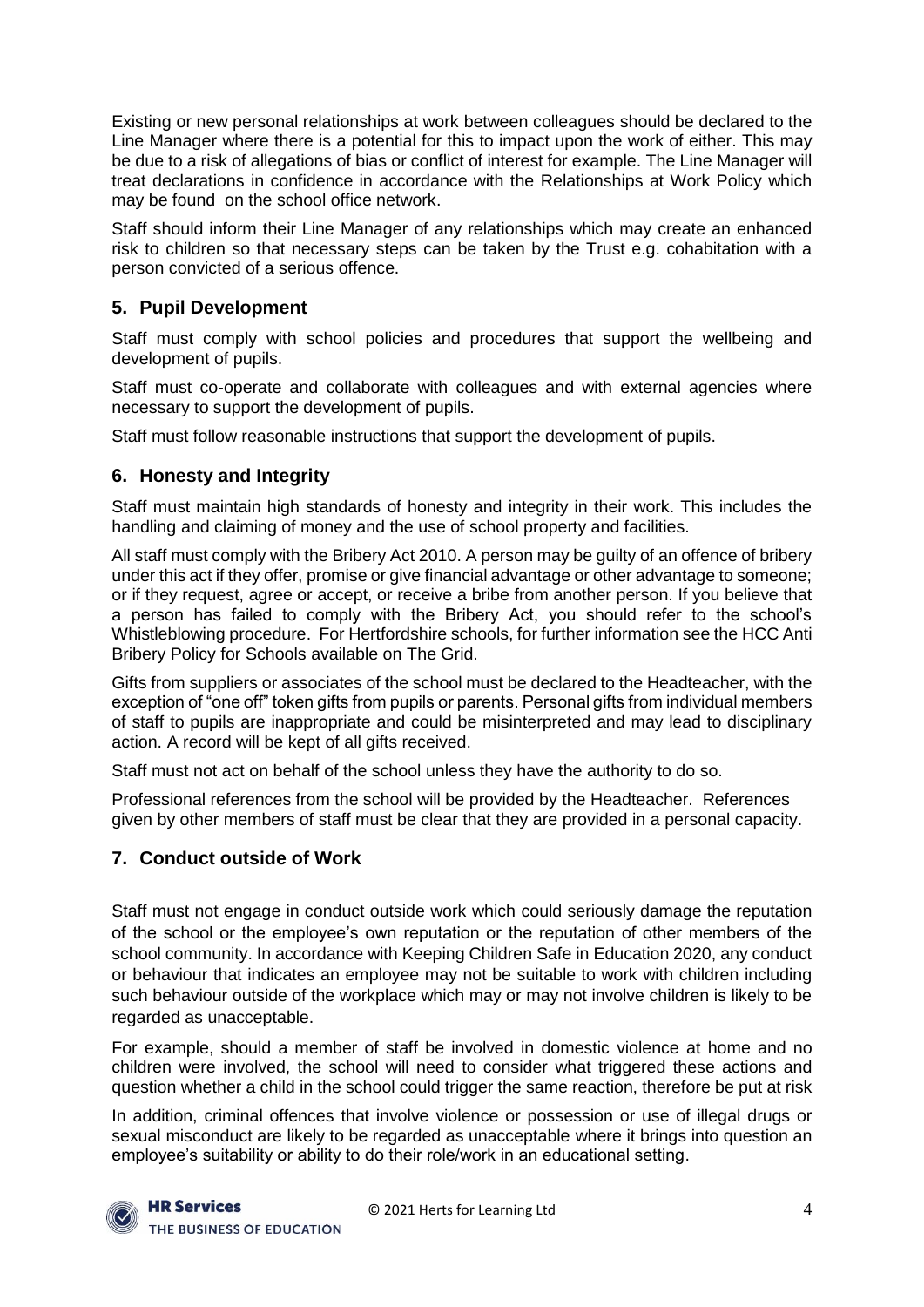Staff may undertake work outside school, either paid or voluntary, provided that it does not conflict with the interests of the school nor be to a level which may contravene the working time regulations or affect an individual's work performance in the school. It is recommended that permission is sought in advance.

- Staff must disclose any work outside school or outside business interests where there is a potential conflict of interests with their employment at the school.
- If any allegation of wrongdoing occurs in a staff member's work outside school (whether or not they deny this) which may have a bearing on their employment they must disclose this immediately to the Headteacher or their Line Manager.

Forming inappropriate relationships or friendships with children or young people who are pupils under the age of 18 at another school/college will be viewed as inappropriate and impact upon the school's ability to trust the member of staff to maintain professional boundaries with pupils at the school.

A work related social event is considered to be an extension of the workplace and as such the standards of behaviour expected at these events is in line with this policy.

# **8. E-Safety and Internet Use**

Staff must exercise caution when using information technology and be aware of the risks to themselves and others. Regard should be given to the Online Safety Policy and Acceptable User Agreements, which may be found on the school office network, at all times both inside and outside of work.

Staff must not engage in inappropriate use of social media sites which may bring themselves, the school, school community or employer into disrepute. Staff should ensure that they adopt suitably high security settings on any personal profiles they may have.

Staff should exercise caution in their use of all social media or any other web based presence that they may have, including written content, videos or photographs, and views expressed either directly or by 'liking' certain pages or posts established by others. This may also include the use of dating websites where staff could encounter pupils either with their own profile or acting covertly.

Contact with pupils should only made via the use of school email accounts or telephone equipment when appropriate and strictly for educational reasons.

Photographs or video footage of pupils should only be taken using school equipment, for purposes authorised by the school. Any such use should always be transparent and only occur where parental consent has been given. The resultant files from such recording or taking of photographs must be stored in accordance with the school's procedures on school equipment.

## **9. Confidentiality**

Where staff have access to confidential information about pupils or their parents or carers, staff must not reveal such information except to those colleagues who have a professional role in relation to the pupil.

All staff may at some point to witness actions which need to be confidential. For example, where a pupil is bullied by another pupil (or by a member of staff), this needs to be reported and dealt with in accordance with the appropriate school procedure. It must not be discussed outside the school, including with the pupils parent or carer, nor with colleagues in the school except with a senior member of staff with the appropriate authority to deal with the matter.

However, staff have an obligation to share with their manager or the school's Designated Senior Person any information which gives rise to concern about the safety or welfare of a pupil. Staff must not promise a pupil that they will not act on information that they are told by the pupil.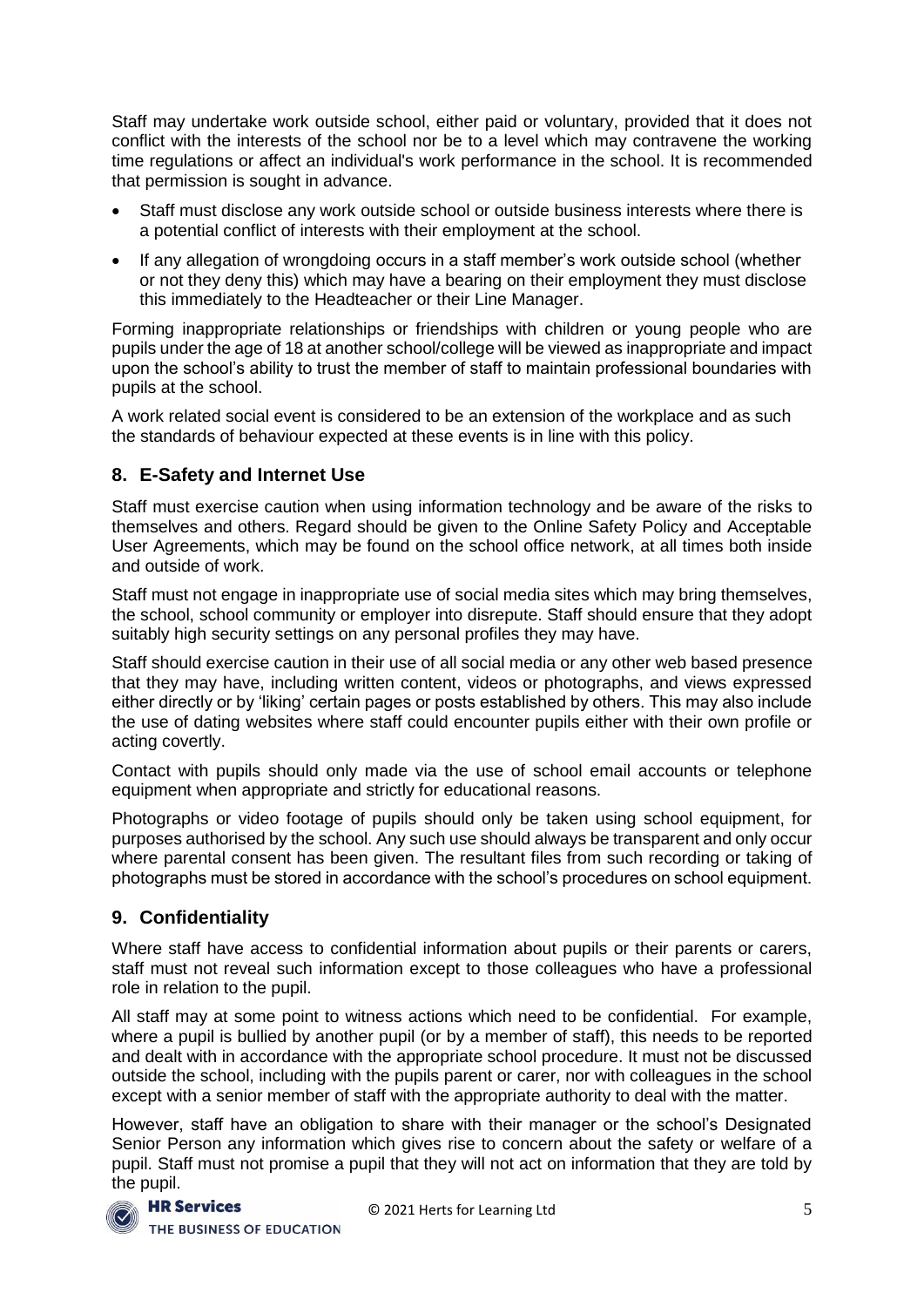Staff are not allowed to make any comment to the media about the school, its performance, governance, pupils or parents without written approval. Any media queries should be directed to the Headteacher.

#### **10.Dress and Appearance**

All staff must dress in a manner that is appropriate to their role and promote a professional image.

Staff should dress in a manner that is absent from political or other contentious slogans.

#### **11.Compliance**

All staff must complete the form in appendix 1 to confirm they have read, understood and agreed to comply with the code of conduct. This form should then be signed and dated.

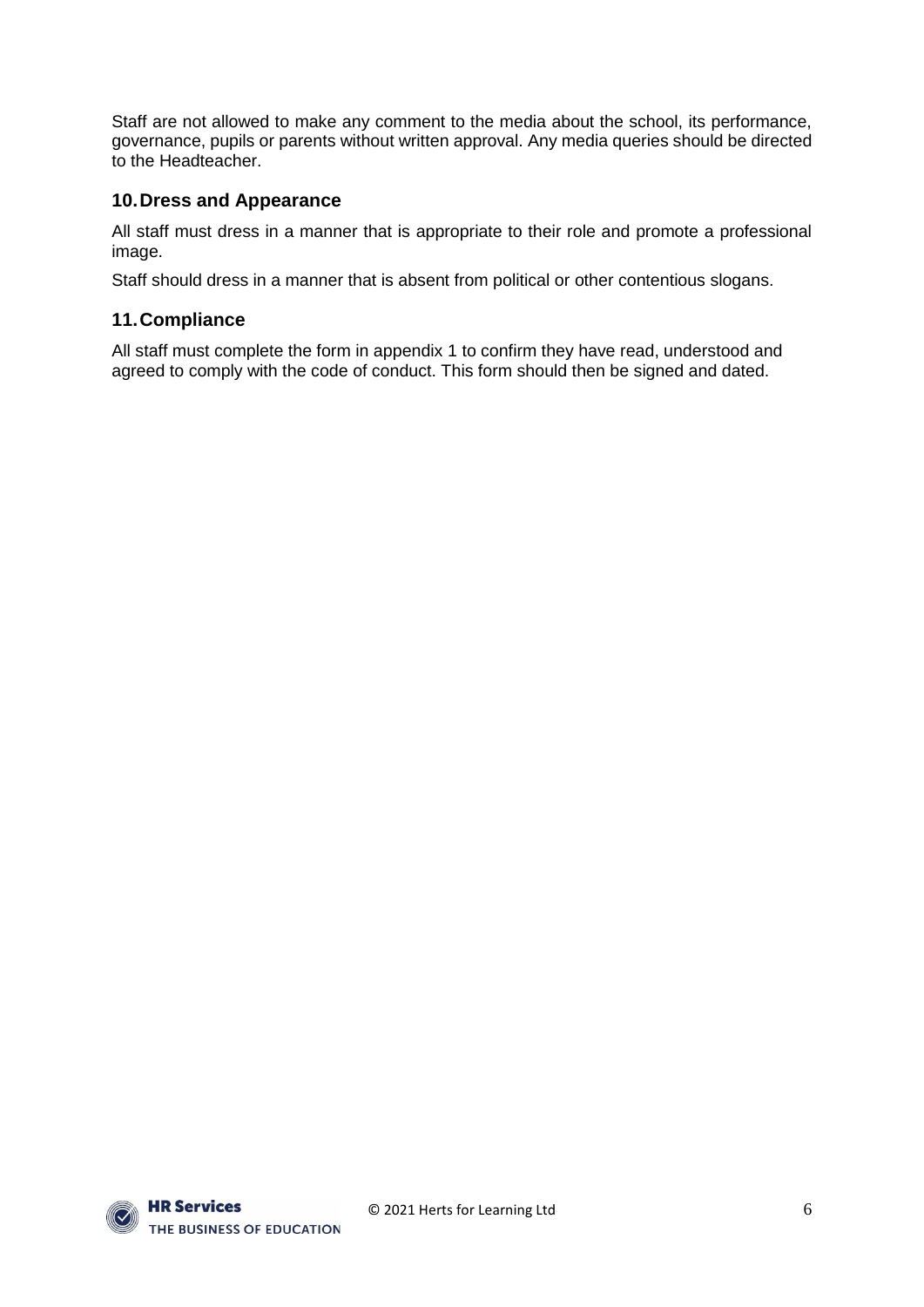## **Appendix 1**

#### **Confirmation of compliance**

I hereby confirm that I have read, understood and agree to comply with the school's code of conduct.

Name ………………………………………….. Position/Post Held…………………………….

Signed ………………………………………….. Date ………………………………

**Once completed, signed and dated, please return this form to your Line Manager**